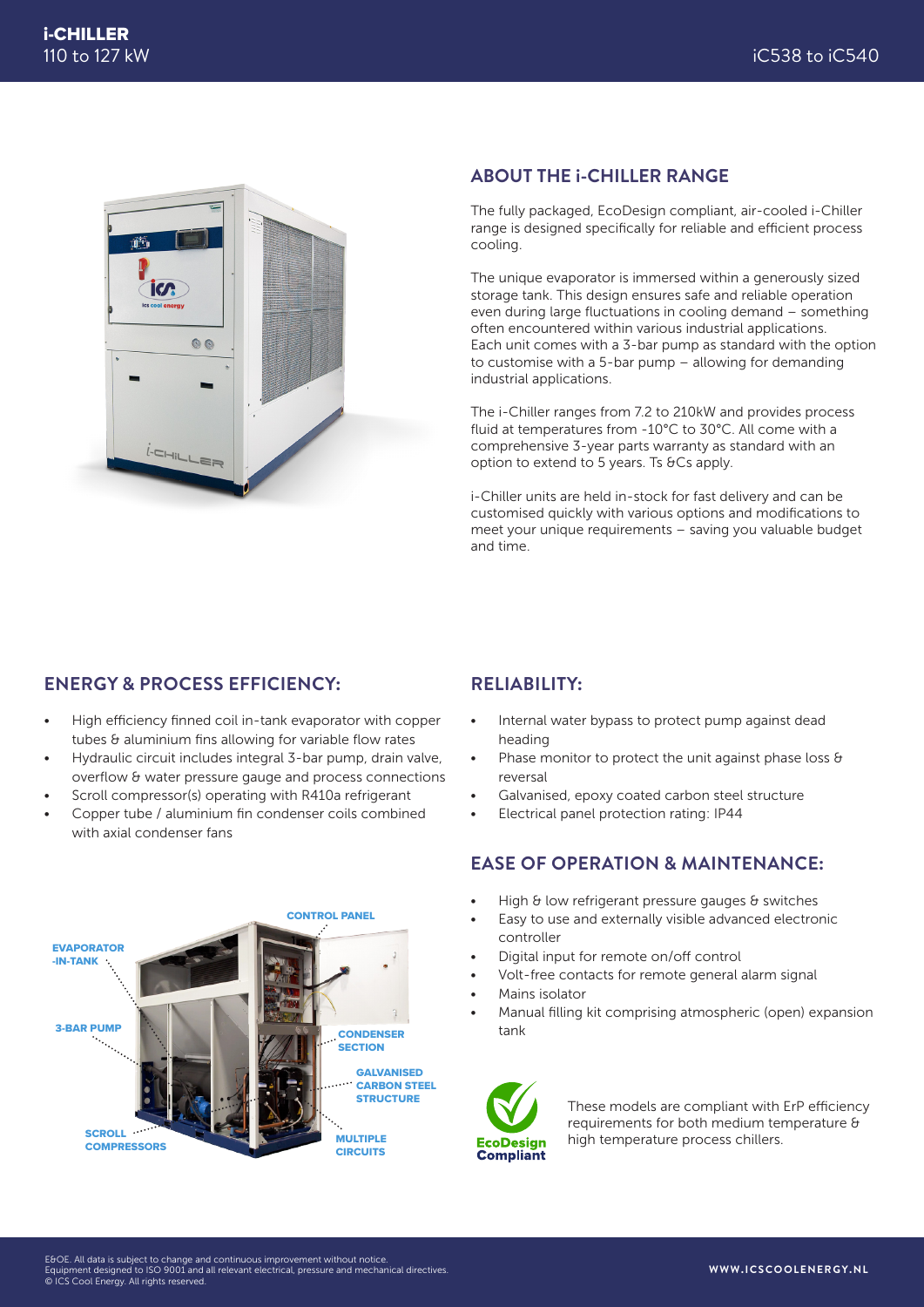$\bullet$  = Standard /  $o$  = Optional

|                                      | iC538     | iC540     |
|--------------------------------------|-----------|-----------|
| Atmospheric fill & vent tank         | $\bullet$ | $\bullet$ |
| Remote on/off                        | $\bullet$ | $\bullet$ |
| Volt free alarm contact              |           |           |
| Water pressure gauge                 | $\bullet$ | $\bullet$ |
| Low pressure safety switch           |           |           |
| High pressure safety switch          | $\bullet$ | $\bullet$ |
| Antifreeze protection                |           |           |
| Outlet temperature indication        |           |           |
| Condensing pressure switch           |           | $\bullet$ |
| Tank level sensor                    | $\bullet$ | $\bullet$ |
| Alarm history                        |           |           |
| Automatic compressor rotation        | $\bullet$ | $\bullet$ |
| Low ambient to -20°C                 | $\circ$   | $\circ$   |
| High efficiency brushless axial fans | $\circ$   | $\circ$   |
| P5 High pressure pump                | $\circ$   | $\circ$   |
| Run / standby pumps                  | $\circ$   | $\circ$   |
| Phase cut fan speed controller       | $\circ$   | $\circ$   |
| Anti-Floodback                       | $\circ$   | $\circ$   |
| Water filter                         | $\circ$   | $\circ$   |
| Manual bypass                        | $\circ$   | $\circ$   |
| Pressure relief bypass               | $\circ$   | $\circ$   |
| Compressor soft start                | $\circ$   | $\circ$   |
| Electronic expansion valve           | $\circ$   | $\circ$   |
| Condensers coil coating              | $\circ$   | $\circ$   |
| Pre Heat inline heater               | $\circ$   | $\circ$   |
| Trace heating for frost protection   | $\circ$   | $\circ$   |
| Loose kits                           |           |           |
| Manual bypass kit                    | $\circ$   | $\circ$   |
| Pressure relief bypass kit           | $\circ$   | $\circ$   |
| Pressurisation kit                   | $\circ$   | $\circ$   |
| Advanced remote control kit          | $\circ$   | $\circ$   |
| RS485 Modbus trend kit               | $\circ$   | $\circ$   |
| Gateway Modbus trend kit             | $\circ$   | $\circ$   |
| xWEB Supervisor kit                  | $\circ$   | $\circ$   |
| xWEB Supervisor kit with GPRS        | $\circ$   | $\circ$   |
| Remote X                             | $\circ$   | $\circ$   |
| Master/Slave modularity kit          | $\circ$   | $\circ$   |
| Glycol filling kit                   | $\circ$   | $\circ$   |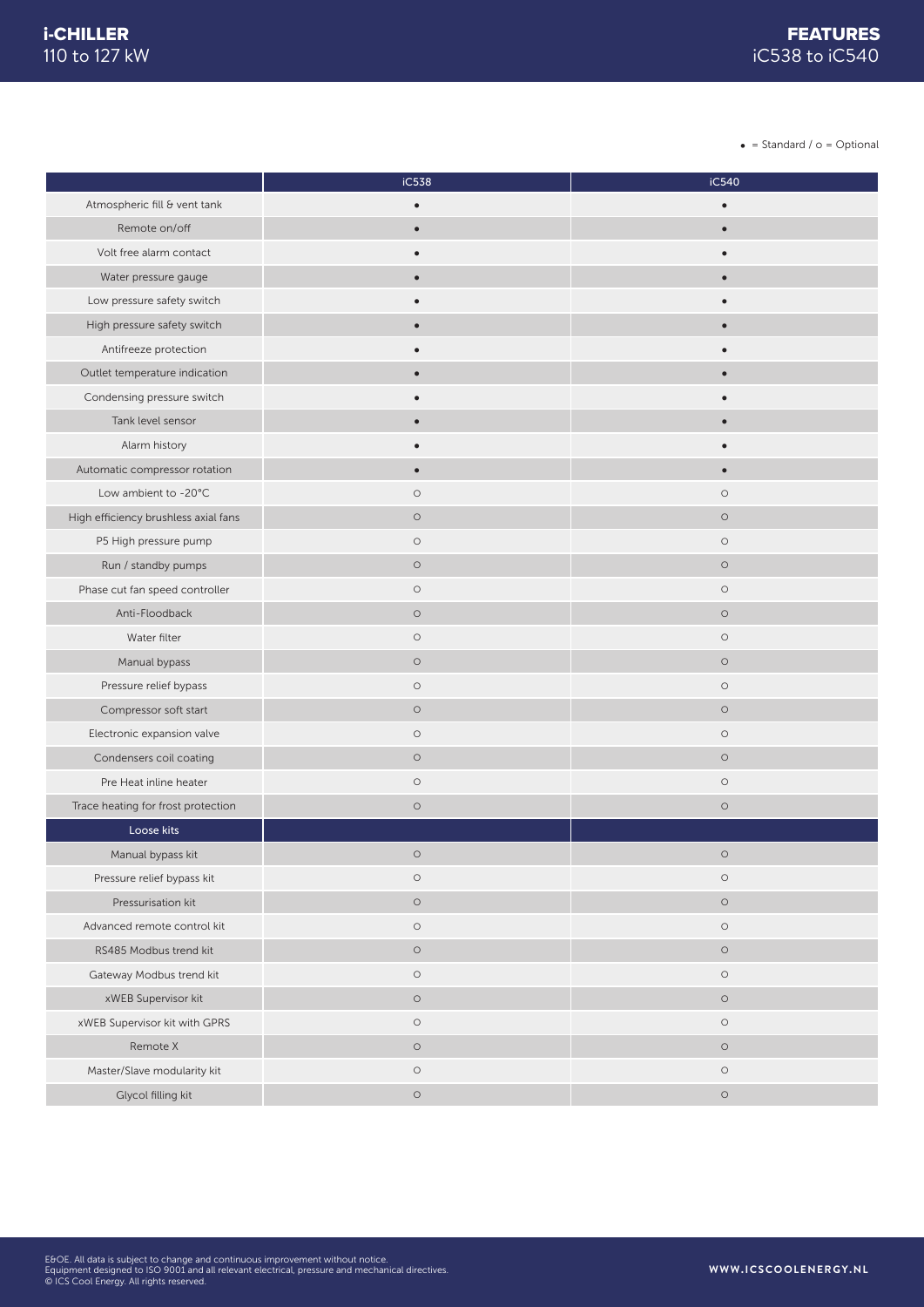### TECHNICAL SPECIFICATION iC538 to iC540

|                |                                  |                          | iC538  | iC540          |
|----------------|----------------------------------|--------------------------|--------|----------------|
|                | Cooling Capacity (1)             | kW                       | 112    | 128            |
|                | Total absorbed power (1)         | kW                       | 26.5   | 28.9           |
|                | EER(1)                           | $\overline{\phantom{a}}$ | 4.20   | 4.44           |
|                | Cooling Capacity (2)             | kW                       | 81.9   | 93.9           |
|                | Total absorbed power (2)         | kW                       | 29.9   | 32.7           |
|                | EER (2)                          | $\overline{\phantom{a}}$ | 2.74   | 2.87           |
|                | Min / max ambient temps. (3)     | $^{\circ}{\rm C}$        |        | $-5/+43$       |
|                | Min / max fluid supply temps (4) | $^{\circ}{\rm C}$        |        | $-10/ + 30$    |
|                | Compressors                      |                          |        |                |
|                | Cooling circuits                 | No.                      |        | $1\,$          |
|                | Compressors per circuit          | No.                      |        | $\overline{c}$ |
|                | Capacity control                 | %                        |        | $0 - 50 - 100$ |
|                | SEPR HT                          | $\overline{a}$           | 4.92   | 5.04           |
|                | SEPR MT                          |                          | 3.02   | 3.04           |
|                | Electrical power supply (4)      |                          |        |                |
|                | Power                            | V/Ph/Hz                  |        | 400/3-PE/50    |
|                | Auxiliary                        | V/Ph/Hz                  |        | 24-230/1/50    |
|                | Maximum absorbed power           | kW                       | 42.09  | 47.69          |
|                | Maximum absorbed current         | A                        | 75.42  | 81.88          |
|                | Starting current                 | $\mathsf A$              | 219.42 | 270.42         |
|                | Fan(s)                           |                          |        |                |
|                | Fans number                      | No.                      |        | $\overline{c}$ |
|                | Total airflow                    | m3/h                     | 37,000 | 35,000         |
|                | Nominal power (per fan)          | kW                       |        | 1.9            |
|                | Hydraulic group                  |                          |        |                |
|                | Water flow rate (5)              | m3/h                     |        | 9.5/36.0       |
| P3             | Available pump head pressure (6) | barg                     |        | 3.6/2.4        |
|                | Nominal absorbed power           | kW                       |        | 4.0            |
|                | Water flow rate (5)              | m3/h                     |        | 12.0/42.0      |
| P <sub>5</sub> | Available pump head pressure (6) | barg                     |        | 5.3/4.3        |
|                | Nominal absorbed power           | kW                       |        | 7.5            |
|                | Tank volume                      |                          |        | 410            |
|                | Max working pressure             | barg                     |        | 6              |
|                | Water connections                | <b>BSP</b>               |        | $2^{1/2}$      |
|                | Sound levels (7)                 |                          |        |                |
|                | Sound power                      | dB(A)                    | 88.4   | 89.7           |
|                | Sound pressure                   | dB(A)                    | 60.4   | 61.7           |
|                | Dimensions & installed weight    |                          |        |                |
|                | Length                           | mm                       |        | 2,790          |
|                | Width                            | mm                       |        | 1,150          |
|                | Height                           | mm                       |        | 2,090          |
|                | Weight                           | kg                       | 1,432  | 1,537          |

(1) Evaporator outlet / inlet temperatures +15°C/+20°C, external ambient temperature +25°C, total absorbed power includes compressors & fans

(2) Evaporator outlet / inlet temperatures +7°C/+12°C, external ambient temperature +35°C, total absorbed power includes compressors & fans

(3) Standard unit configuration operating with evaporator outlet / inlet temperatures +15/+20°C

(4) Protection class IP54

(5) Minimum / maximum water flow rates achievable by pump

(6) Available head pressure at outlet of unit at the minimum / maximum water flow rates

(7) Sound power determined on basis of measurements taken in accordance with ISO 3744. Sound pressure at 10m average value obtained in free field on a reflective surface at 10m distance from the side of the condenser coils & at a height of 1.6m from the unit support base. Values with tolerance + 2dB. The sound levels refer to unit operation under full load in nominal conditions.

Unless otherwise specified, the above data refers to unit configuration with standard axial fans & fitted with standard P3 pump.

Data declared according to UNI EN 14511-2013.

SEPR HT: Data declared in compliance with the European Regulation (EU) 2016/2281 with regard to ecodesign requirements for cooling products and high temperature process chillers.

SEPR MT: Data declared in compliance with the European Regulation (EU) 2015/1095 with regard to ecodesign requirements for medium temperature & low temperature process chillers.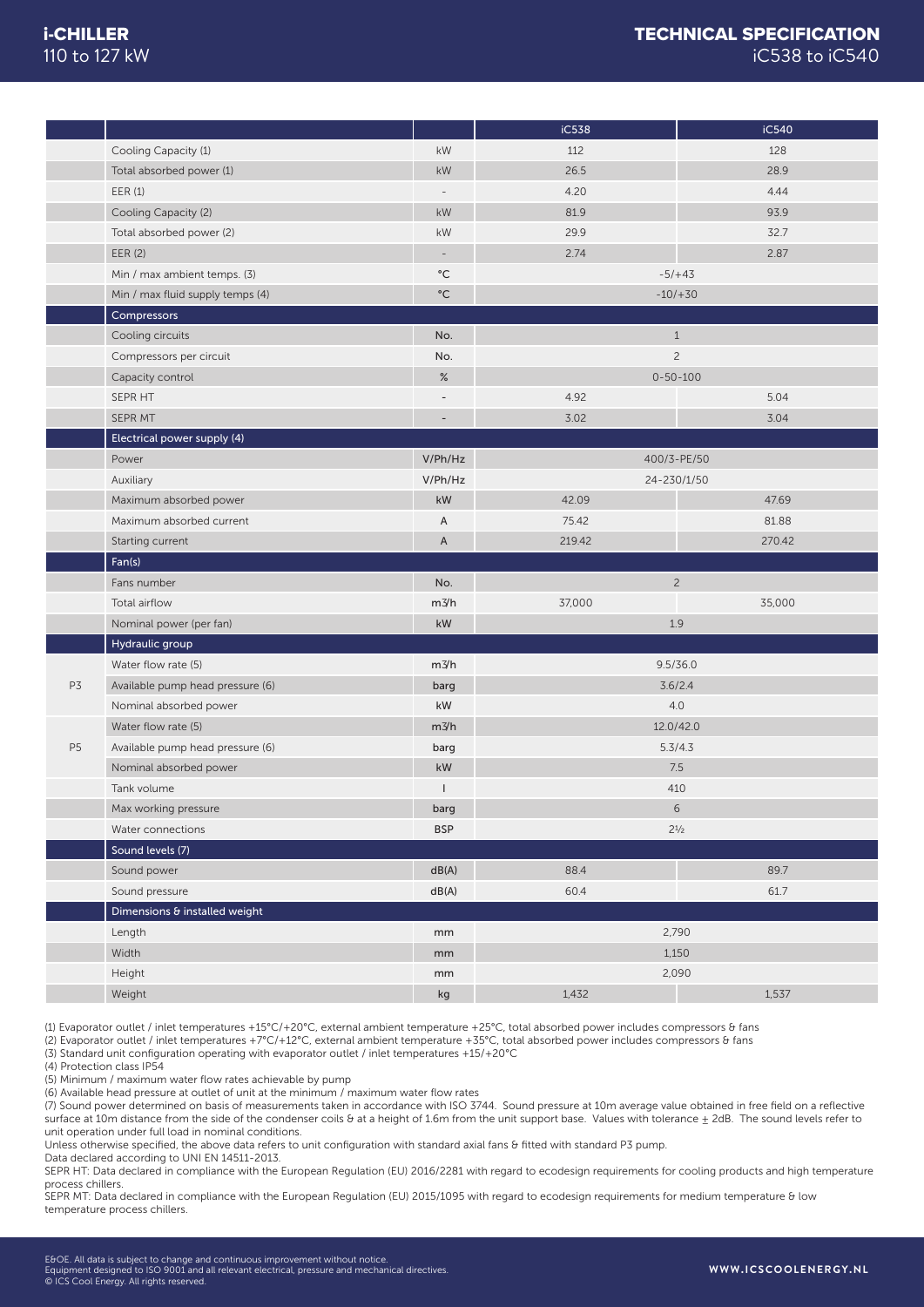## SEPR HT DATA iC538 to iC540

ī

| Information requirements for high temperature process chillers - SEPR HT    |                                                                       |           |                          |
|-----------------------------------------------------------------------------|-----------------------------------------------------------------------|-----------|--------------------------|
| Model:                                                                      | iC538                                                                 |           |                          |
| Type of condensing:                                                         | Air-cooled                                                            |           |                          |
| Refrigerant fluid:                                                          | Water                                                                 |           |                          |
| Item                                                                        | Symbol                                                                | Value     | Unit                     |
| Operating temperature                                                       | $\mathfrak{t}$                                                        | 7.00      | $^{\circ}$ C             |
| Seasonal energy performance ratio                                           | SEPR HT                                                               | 4,92      | $\left[ -\right]$        |
| Anual electricity consumption                                               | $\mathsf Q$                                                           | 120639,43 | kWh/a                    |
| Parameters at full load and reference ambient temperature at rating point A |                                                                       |           |                          |
| Rated refrigeration capacity                                                | $P_A$                                                                 | 80,9      | kW                       |
| Rated power input                                                           | DA                                                                    | 28,13     | kW                       |
| Rated energy efficiency ratio                                               | EER <sub>pc.A</sub>                                                   | 2,87      | $[-]$                    |
| Parameters at rating point B                                                |                                                                       |           |                          |
| Declared refrigeration capacity                                             | P <sub>B</sub>                                                        | 89,9      | kW                       |
| Declared power input                                                        | DB                                                                    | 23,80     | kW                       |
| Declared energy efficiency ratio                                            | EER <sub>DC.B</sub>                                                   | 3,78      | $\left[ -\right]$        |
| Parameters at rating point C                                                |                                                                       |           |                          |
| Declared refrigeration capacity                                             | P <sub>c</sub>                                                        | 98,3      | kW                       |
| Declared power input                                                        | D <sub>c</sub>                                                        | 20,39     | kW                       |
| Declared energy efficiency ratio                                            | EER <sub>pc.c</sub>                                                   | 4,82      | $[-]$                    |
| Parameters at rating point D                                                |                                                                       |           |                          |
| Declared refrigeration capacity                                             | P <sub>D</sub>                                                        | 106,9     | kW                       |
| Declared power input                                                        | D <sub>D</sub>                                                        | 18,95     | kW                       |
| Declared energy efficiency ratio                                            | EER <sub>DC,D</sub>                                                   | 5,64      | $\left[ -\right]$        |
| Other items                                                                 |                                                                       |           |                          |
| Capacity control                                                            | Progressive                                                           |           |                          |
| Degradation co-efficient chillers                                           | $C_{dc}$                                                              | 0,90      | $\left[ \, - \, \right]$ |
| Type and GWP of the refrigerant                                             | <b>R410A</b>                                                          | 2088      | kg CO2 eq (100 years)    |
| Contact details                                                             | ICS Cool Energy B.V. - Rotschotseweg 4, 5271 WX Sint - Michielsgestel |           |                          |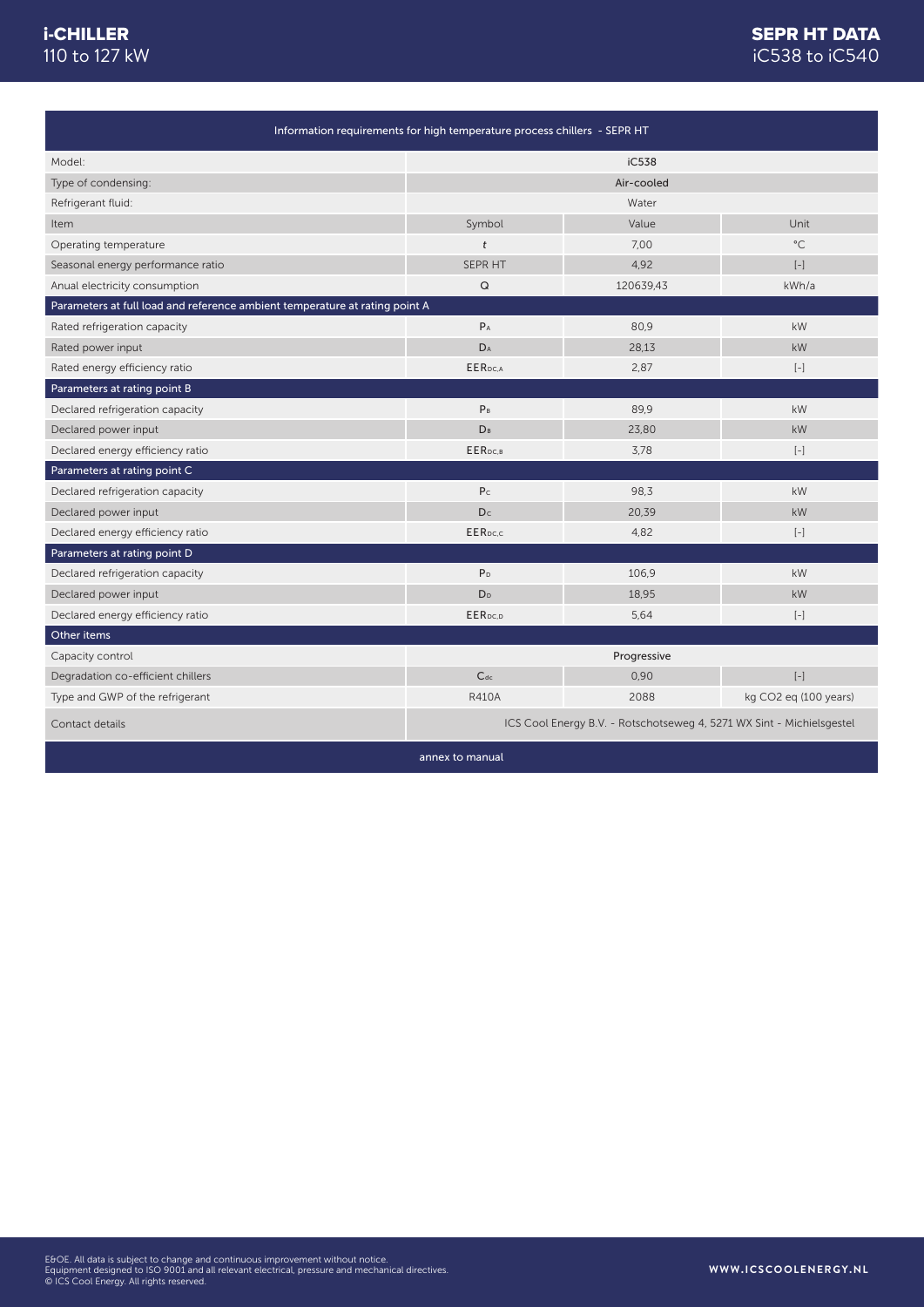## iC538 to iC540 SEPR HT DATA

| Information requirements for high temperature process chillers - SEPR HT    |                                                                       |           |                          |
|-----------------------------------------------------------------------------|-----------------------------------------------------------------------|-----------|--------------------------|
| Model:                                                                      | iC540                                                                 |           |                          |
| Type of condensing:                                                         | Air-cooled                                                            |           |                          |
| Refrigerant fluid:                                                          | Water                                                                 |           |                          |
| Item                                                                        | Symbol                                                                | Value     | Unit                     |
| Operating temperature                                                       | $\mathfrak{t}$                                                        | 7,00      | $^{\circ}$ C             |
| Seasonal energy performance ratio                                           | SEPR HT                                                               | 5,04      | $\left[ -\right]$        |
| Anual electricity consumption                                               | Q                                                                     | 134908,31 | kWh/a                    |
| Parameters at full load and reference ambient temperature at rating point A |                                                                       |           |                          |
| Rated refrigeration capacity                                                | $P_A$                                                                 | 92,5      | kW                       |
| Rated power input                                                           | DA                                                                    | 31,19     | kW                       |
| Rated energy efficiency ratio                                               | EER <sub>pc.A</sub>                                                   | 2.97      | $\left[ -\right]$        |
| Parameters at rating point B                                                |                                                                       |           |                          |
| Declared refrigeration capacity                                             | P <sub>B</sub>                                                        | 103.1     | kW                       |
| Declared power input                                                        | <b>D</b> <sub>B</sub>                                                 | 26,14     | kW                       |
| Declared energy efficiency ratio                                            | EER <sub>DC.B</sub>                                                   | 3,94      | $\left[ -\right]$        |
| Parameters at rating point C                                                |                                                                       |           |                          |
| Declared refrigeration capacity                                             | P <sub>c</sub>                                                        | 113,1     | kW                       |
| Declared power input                                                        | Dc                                                                    | 22,56     | kW                       |
| Declared energy efficiency ratio                                            | EER <sub>pc.c</sub>                                                   | 5,01      | $\left[ -\right]$        |
| Parameters at rating point D                                                |                                                                       |           |                          |
| Declared refrigeration capacity                                             | P <sub>D</sub>                                                        | 72.4      | kW                       |
| Declared power input                                                        | D <sub>D</sub>                                                        | 12.84     | kW                       |
| Declared energy efficiency ratio                                            | EERpc.p                                                               | 5,64      | $[-]$                    |
| Other items                                                                 |                                                                       |           |                          |
| Capacity control                                                            | Progressive                                                           |           |                          |
| Degradation co-efficient chillers                                           | $C_{dc}$                                                              | 0,90      | $\left[ \, - \, \right]$ |
| Type and GWP of the refrigerant                                             | <b>R410A</b>                                                          | 2088      | kg CO2 eq (100 years)    |
| Contact details                                                             | ICS Cool Energy B.V. - Rotschotseweg 4, 5271 WX Sint - Michielsgestel |           |                          |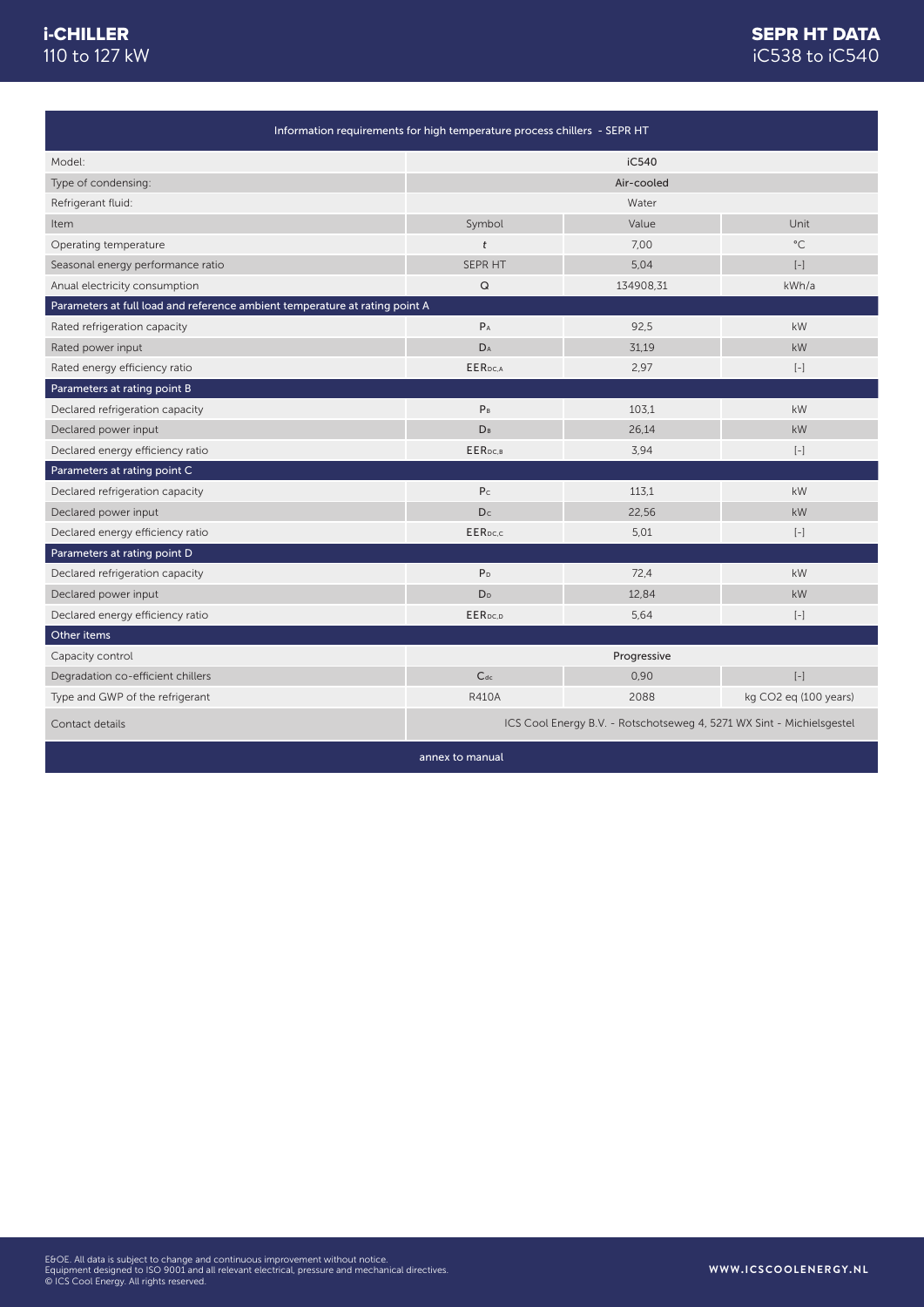## SEPR MT DATA iC538 to iC540

| Information requirements for medium temperature process chillers - SEPR MT  |                                                                                                                                                                                                                                                                                                                                                    |        |                       |
|-----------------------------------------------------------------------------|----------------------------------------------------------------------------------------------------------------------------------------------------------------------------------------------------------------------------------------------------------------------------------------------------------------------------------------------------|--------|-----------------------|
| Model:                                                                      |                                                                                                                                                                                                                                                                                                                                                    | iC538  |                       |
| Type of condensing:                                                         | Air-cooled                                                                                                                                                                                                                                                                                                                                         |        |                       |
| Refrigerant fluid:                                                          | <b>Brine</b>                                                                                                                                                                                                                                                                                                                                       |        |                       |
| Item                                                                        | Symbol                                                                                                                                                                                                                                                                                                                                             | Value  | Unit                  |
| Operating temperature                                                       | $\mathbf{t}$                                                                                                                                                                                                                                                                                                                                       | $-8$   | $^{\circ}$ C          |
| Seasonal energy performance ratio                                           | SEPR MT                                                                                                                                                                                                                                                                                                                                            | 3.02   | $\left[ -\right]$     |
| Anual electricity consumption                                               | $\mathsf Q$                                                                                                                                                                                                                                                                                                                                        | 113591 | kWh/a                 |
| Parameters at full load and reference ambient temperature at rating point A |                                                                                                                                                                                                                                                                                                                                                    |        |                       |
| Rated refrigeration capacity                                                | $P_A$                                                                                                                                                                                                                                                                                                                                              | 46.68  | kW                    |
| Rated power input                                                           | $\mathsf{D}_\mathsf{A}$                                                                                                                                                                                                                                                                                                                            | 25.45  | kW                    |
| Rated energy efficiency ratio                                               | EER,A                                                                                                                                                                                                                                                                                                                                              | 1.83   | $[-]$                 |
| Parameters at rating point B                                                |                                                                                                                                                                                                                                                                                                                                                    |        |                       |
| Declared refrigeration capacity                                             | P <sub>B</sub>                                                                                                                                                                                                                                                                                                                                     | 43.42  | kW                    |
| Declared power input                                                        | <b>DB</b>                                                                                                                                                                                                                                                                                                                                          | 17.95  | <b>kW</b>             |
| Declared energy efficiency ratio                                            | <b>EERB</b>                                                                                                                                                                                                                                                                                                                                        | 2.42   | $[-]$                 |
| Parameters at rating point C                                                |                                                                                                                                                                                                                                                                                                                                                    |        |                       |
| Declared refrigeration capacity                                             | P <sub>C</sub>                                                                                                                                                                                                                                                                                                                                     | 40.62  | kW                    |
| Declared power input                                                        | Dc                                                                                                                                                                                                                                                                                                                                                 | 13.29  | <b>kW</b>             |
| Declared energy efficiency ratio                                            | <b>EERc</b>                                                                                                                                                                                                                                                                                                                                        | 3.05   | $\left[ -\right]$     |
| Parameters at rating point D                                                |                                                                                                                                                                                                                                                                                                                                                    |        |                       |
| Declared refrigeration capacity                                             | P <sub>D</sub>                                                                                                                                                                                                                                                                                                                                     | 37.35  | kW                    |
| Declared power input                                                        | D <sub>D</sub>                                                                                                                                                                                                                                                                                                                                     | 11.35  | kW                    |
| Declared energy efficiency ratio                                            | <b>EER</b> <sub>D</sub>                                                                                                                                                                                                                                                                                                                            | 3.29   | $[-]$                 |
| Other items                                                                 |                                                                                                                                                                                                                                                                                                                                                    |        |                       |
| Capacity control                                                            | Progressive                                                                                                                                                                                                                                                                                                                                        |        |                       |
| Degradation co-efficient chillers                                           | C <sub>c</sub><br>$\left[ -\right] % \begin{minipage}[b]{.45\linewidth} \centering \includegraphics[width=\textwidth]{figs/fig_4} \caption{The number of times in the left and right.} \label{fig:fig_4} \end{minipage} \vspace{0.05\linewidth} \vspace{0.05\linewidth} \vspace{0.05\linewidth} \vspace{0.05\linewidth} \label{fig:fig_4}$<br>0,90 |        |                       |
| Type and GWP of the refrigerant                                             | <b>R410A</b>                                                                                                                                                                                                                                                                                                                                       | 2088   | kg CO2 eq (100 years) |
| Contact details                                                             | ICS Cool Energy B.V. - Rotschotseweg 4, 5271 WX Sint - Michielsgestel                                                                                                                                                                                                                                                                              |        |                       |